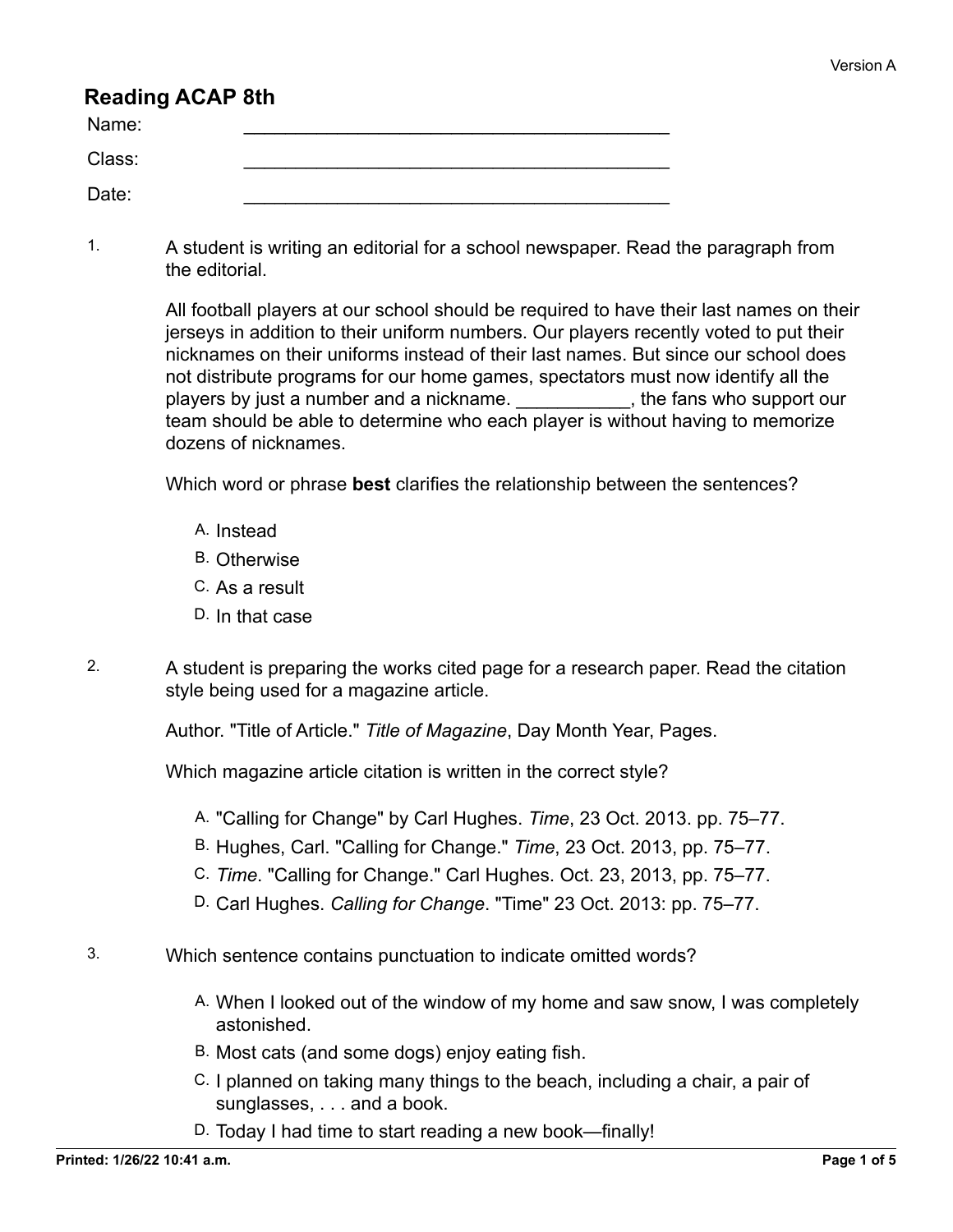## **Public Bicycle Systems**

## **City Council Member Editorial**

The city council recently heard a proposal requesting the implementation of a public "bikes for rent" program. The details of the program have yet to be specified. The general principle, however, is that the city will provide bicycles at designated locations throughout downtown. People will be able to rent a bike for a small fee. They can then "check in" or return the bike later at the same or another location. Proponents of the program believe that the program will make downtown travel and parking more convenient and that it will cut down on noise and air pollution—making our city a more environmentally friendly place. While I am all for environmental friendliness and improved traffic flow, I must vote against such a program at this time.

First and foremost is the expense. The city must buy bicycles and locks. Even with discounts provided by local bike shops, this requires a substantial investment that the city just can't afford. Special bike racks also need to be installed at designated locations throughout the city. The bike racks themselves require a great expense in materials and setup. Tracking systems—which included electronic locks and magnetic striped "smart" cards—can be quite expensive to install.

In addition, there are insurance and bicycle replacement costs. Theft and vandalism are common problems with many bike rental programs. Anti-theft devices and onboard computers can be installed to help cut down on these losses. In addition to covering theft and vandalism, insurance must also cover liability for possible injury or accident. However, implementing these is very expensive and will require monitoring—an additional cost.

Yearly maintenance costs will also need to be considered. All bikes need to be tuned up, oiled, and washed on a regular basis. Chains break, tires go flat, and brakes wear down. Maintenance costs must be figured into the program's budget.

Aside from costs, accidents are always a concern. Our city has very few designated bike lanes. Therefore, cars and bikes will be sharing the roads in an already congested city. Accidents will be unavoidable, especially during peak travel times, such as rush hour. Accidents can have serious consequences; even a minor accident can tie up downtown streets for an hour or more, take up the valuable time of police officers, and add to the stress of people wanting to get to work or back home.

Bike programs in other cities do not have good track records. Several cities have tried to implement them with good intentions and failed because of excessive expenses. Seattle, Washington, is ranked the fifth-friendliest city for bikes in the United States by *Bicycling* magazine. Despite this, however, the city put a stop to its bike-share program. A number of factors played a role in the halt of the program, but it is no surprise that lack of funding was a leading reason. If the fifth-friendliest city for bikes in the United States couldn't find success with this program, how can our city expect to succeed?

Our city is looking for ways to cut expenses in the annual budget. It cannot afford to take on such a major financial commitment. Where can we possibly find funding for such a program? How can we ask taxpayers to fund an expensive experiment? I agree that we need to make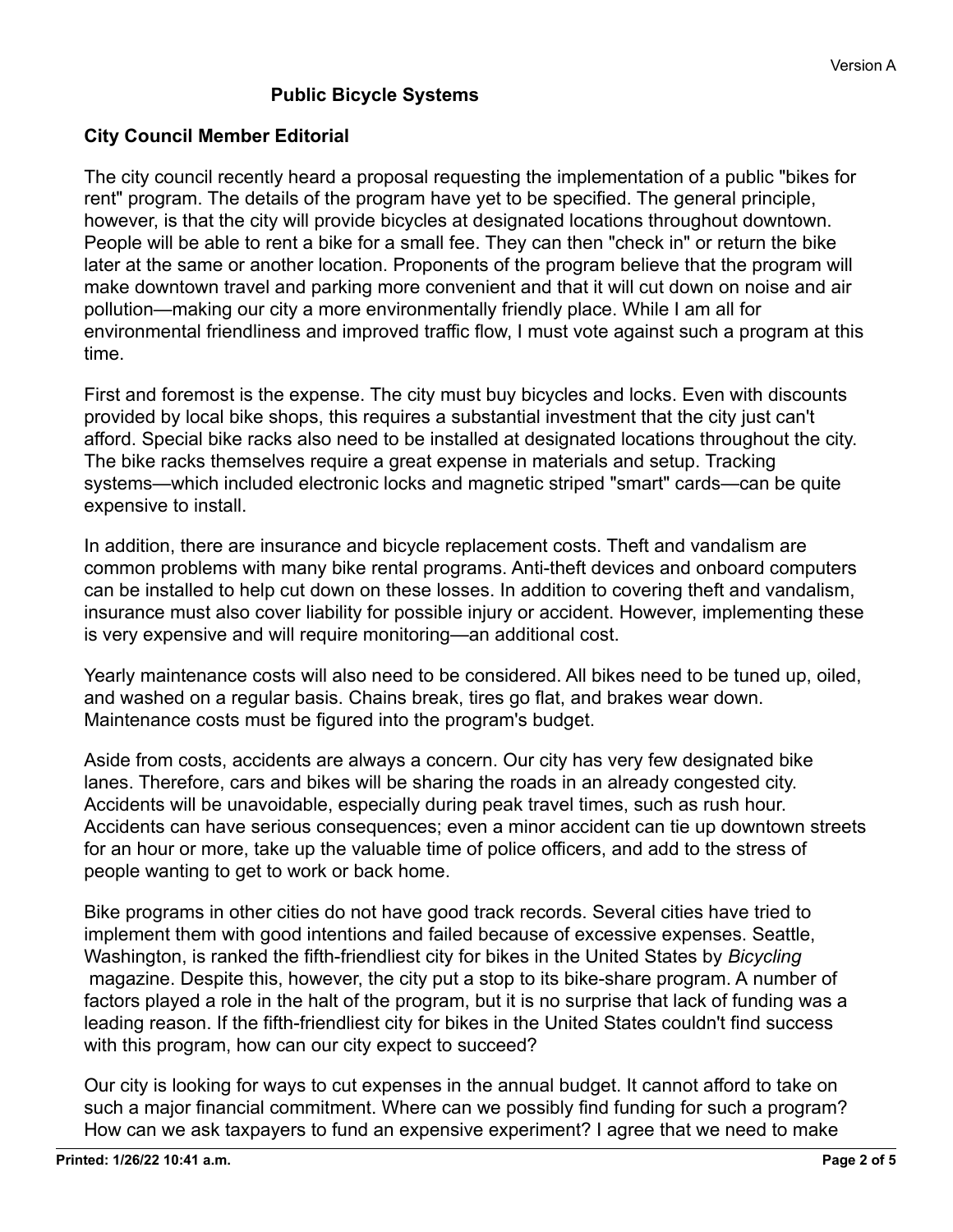our city easily accessible and increase its environmental friendliness, but not at the expense of the taxpayer or of other city programs.

## **Student Editorial**

Our city council has been discussing the idea of supplying bicycles for public use. I believe the students at our school should support this idea. Making bicycles easily accessible to rent at different locations around the city is a very sensible idea.

To begin with, using bicycles would cut down on the number of cars on the road, which would help the environment. The environmental damage caused by automobile pollution has been well publicized. In fact, the Environmental Protection Agency advocates the use of bicycles as a way to reduce the pollution caused by vehicles and engines. This pollution not only causes harm to the environment but also contributes to human health problems.

According to the Washington State Department of Ecology, toxic air pollutants from automobile emissions are known to cause or are suspected to cause a number of health problems and serious illnesses. The pollutants can be inhaled directly or be carried by small particles into the lungs.

Using bikes in place of cars would do more than cut down on health hazards. It would also improve the health of those who participate in the program. For most, riding a bike frequently would generally improve an individual's health. People would feel energized, and this in turn could create a more positive community environment.

A public bicycle system would also help both individuals and the city save money. When cars are not used as often, money is saved on gas. Some people may even be able to give up their cars completely, using the public bikes and other forms of transportation instead. Costs from car repairs and insurance would also be saved. The city would save money because fewer parking spaces would be needed for cars. Providing enough parking spaces for cars along streets and in parking structures is much more expensive than providing parking for bicycles.

Bike sharing has been successfully implemented in more than 100 cities across the United States. Even in cities like Seattle, Washington, where the bike program was discontinued, community support never wavered. Although Seattle discontinued its bike program, which I am sure it could resurrect again with better planning, the program never lacked sponsorship from the community and businesses. Alaska Airlines committed to sponsoring the Seattle bike program with \$1,000 per bike for 5 years. This comes out to roughly \$500,000 per year. Additional sponsors also quickly signed up to support the program. However, due to a lack of planning and promotion, the program could not take off as intended.

We will not face the same situation if proper planning and promotion are put in place here. We have several large local companies that would likely be interested in sponsoring such a program. Additionally, visitors to our city would enjoy having a bike system available to them because there are a number of places they could visit, such as the historic part of town, the zoo, and the art museum—all of which are fairly close together. Advertising the city's public bike system could also be a good way to attract visitors and bring money into the city.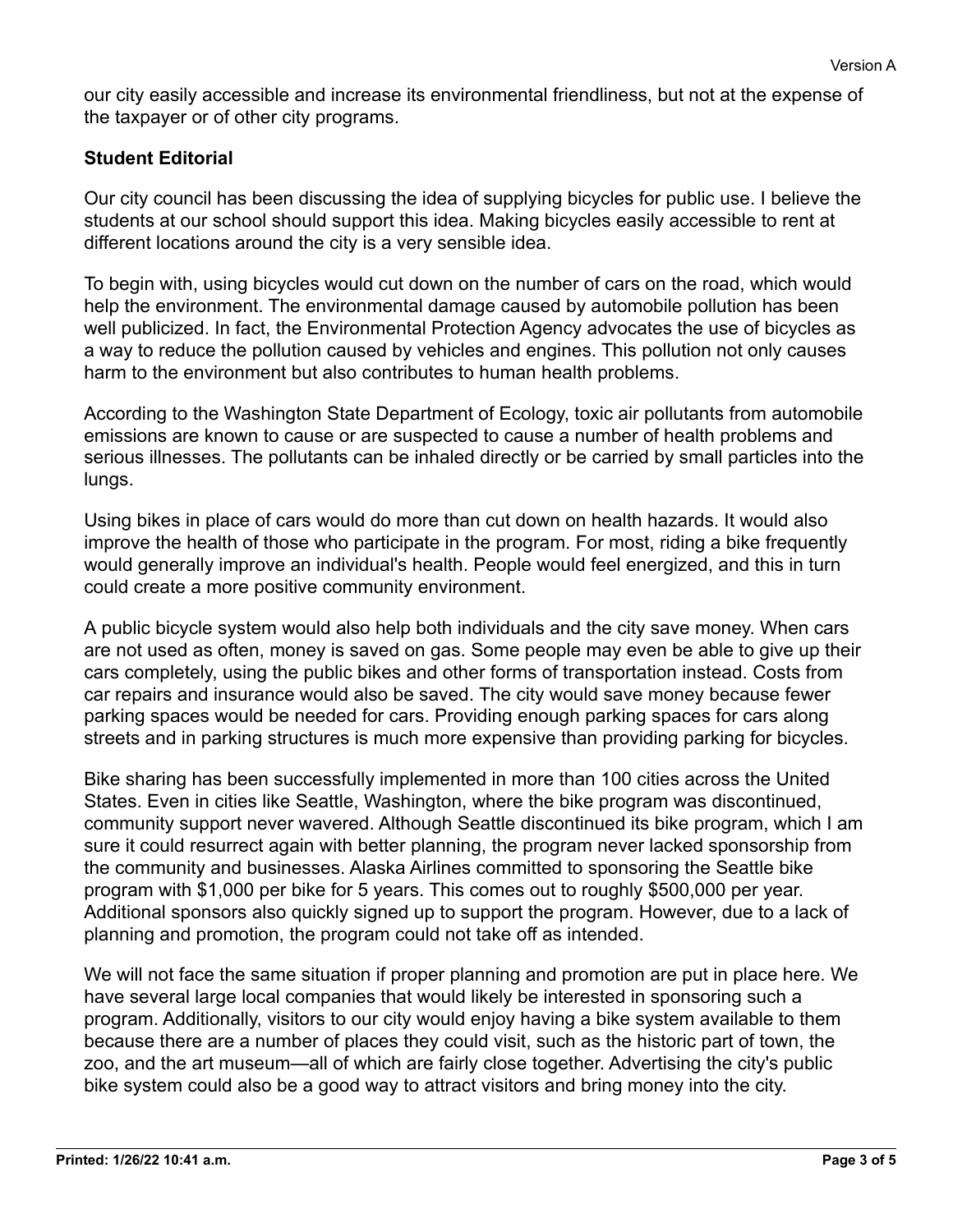The city council should most certainly vote in favor of establishing a public bike system. That is the only responsible decision—a decision that considers our environment, our city, and our citizens. I encourage all the students at our school to e-mail a city council member to make our views known and to ask our parents to do the same.

- 4. How does the city council member acknowledge the opposing side of the argument regarding the proposal for a public bicycle system?
	- A. The city council member asks questions about other programs for the read to consider.
	- B. The city council member references a publication that the reader may be familiar with.
	- C. The city council member discusses the budget limitations the city is facing before declaring that taxpayers would need to fund the program.
	- D. The city council member includes information about the positive effects the program could have before describing the obstacles the city would face.
- 5. Read the summary of "Student Editorial."

A public bicycle system would be a good idea for many reasons. Air quality, and therefore individual health, would improve because of reduced pollution by automobiles. Businesses in the city would likely want to help provide funding for the bike-sharing program. Visitors to the city could use the bikes, and people may even be attracted to visit the city because of the program.

Choose a key detail that is missing from the summary.

- A. People and the city could also save money if cars were used less.
- B. More than 100 cities across the country have bike-sharing programs.
- C. Corporate sponsors have made large donations to support bike sharing.
- D. Environmental initiatives often fail due to lack of planning and promotion.
- 6. Read the claim from "Student Editorial."

Making bicycles easily accessible to rent at different locations around the city is a very sensible idea.

Which sentence from the passage **best** supports the claim?

- A. I believe the students at our school should support this idea.
- B. People would feel energized, and this in turn could create a more positive community environment.
- C. When cars are not used as often, money is saved on gas.
- D. The city council should most certainly vote in favor of establishing a public bike system.